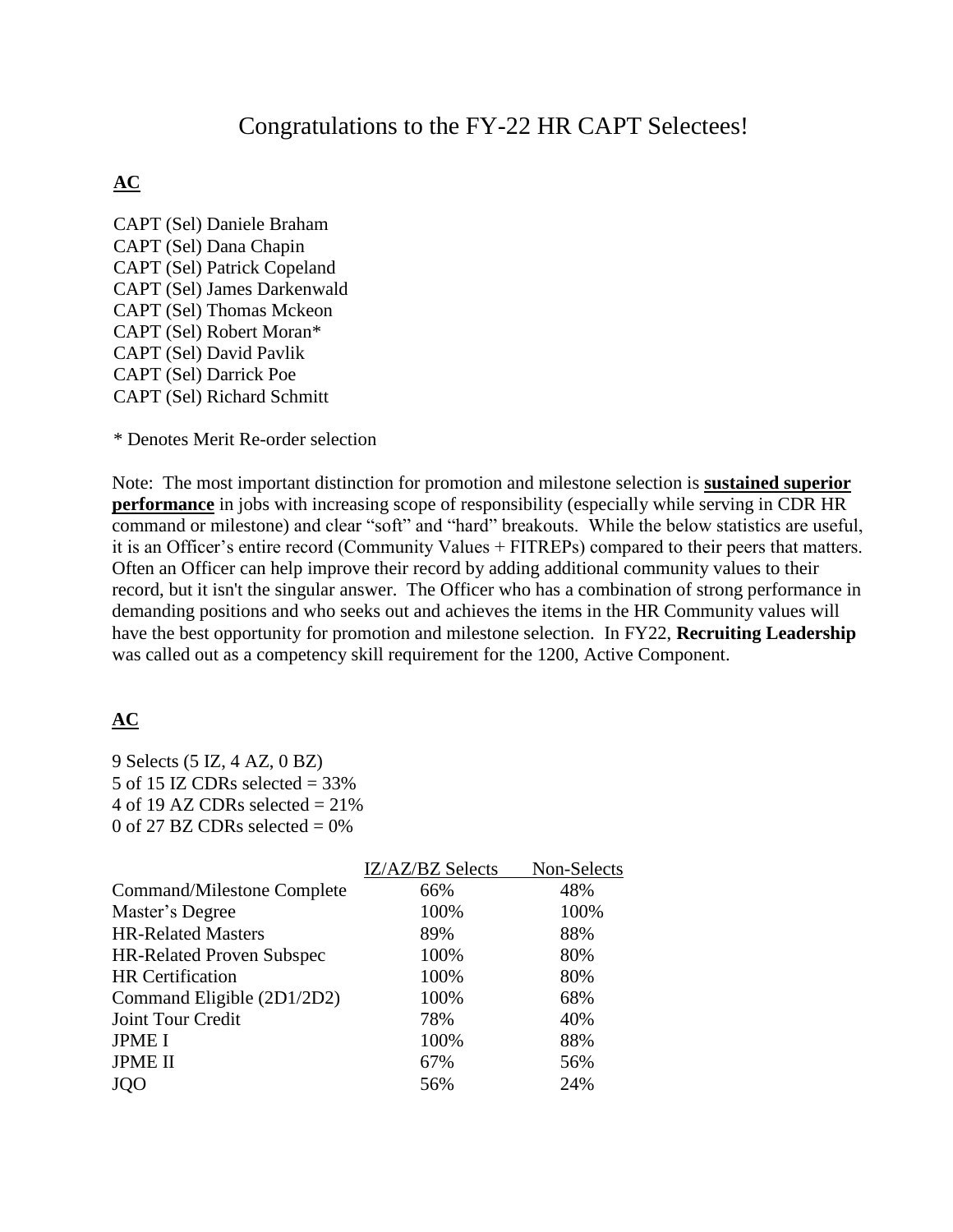| Milestone:   |                                                                               |
|--------------|-------------------------------------------------------------------------------|
| Selects:     | 6 Command/Milestone Complete                                                  |
|              | 3 in Command/Milestone                                                        |
|              | 0 without Command/Milestone                                                   |
|              | Non-Selects: 11 Command/Milestone Complete                                    |
|              | 4 in Command/Milestone                                                        |
|              | 5 without Command/Milestone                                                   |
|              | HR-Related Master's Degrees (or higher):                                      |
| Selects:     | 4 GEN, 3 FM, 1 MSA, 1 Other                                                   |
|              | Non-Selects: 14 GEN, 1 FM, 1 MSA, 1 TE, 4 OA, 1 Multiple (MSA + GEN), 3 Other |
|              | HR-Related Proven Subspec (Q or R Suffix):                                    |
| Selects:     | 1 GEN, 1 FM, 8 MSA, 2 TE, 2 Multiple $(1$ GEN + MSA, 1 FM + MSA + TE)         |
| Non-Selects: | 0 GEN, 6 MSA, 4 TE, 5 OA, 5 Multiple $(3$ MSA +TE, 1 MSA + OA, 1 FM + MSA), 5 |
|              | None                                                                          |
| HR Cert:     |                                                                               |
| Selects:     | 3 SPHR, 6 PHR, 2 CDFM, 2 Multiple (1 CDFM+PHR, 1 SPHR +CDFM)                  |
| Non-Selects: | 4 SPHR, 12 PHR, 1 GPHR, 1 CDFM, 1 CDFM-A, 2 CPT, 2 Multiple (1 PHR +          |
|              | CDFM, $1$ PHR + CDFM-A), $5$ None                                             |
|              |                                                                               |
|              |                                                                               |

Of the following 6 Community Values: Milestone, Master's Degree, HR-Related Proven Subspec, HR Cert, Command Eligible, Joint (JPME and/or Joint Tour):

Selects: Averaged 6.0 Non-Selects: Averaged 4.64

## **SELRES**

CAPT (Sel) Kathryn Ball\* CAPT (Sel) Andrea Franks

\* Denotes Merit Re-order selection

Note: The most important distinction for promotion and milestone selection is **sustained superior performance** in jobs with increasing scope of responsibility (especially while serving in CDR HR command or milestone) and clear "soft" and "hard" breakouts. While the below statistics are useful, it is an Officer's entire record (Community Values + FITREPs) compared to their peers that matters. Often an Officer can help improve their record by adding additional community values to their record, but it isn't the singular answer. The Officer who has a combination of strong performance in demanding positions and who seeks out and achieves the items in the HR Community values will have the best opportunity for promotion and milestone selection. In FY22, **Recruiting Leadership** was called out as a competency skill requirement for the 1200, Active Component.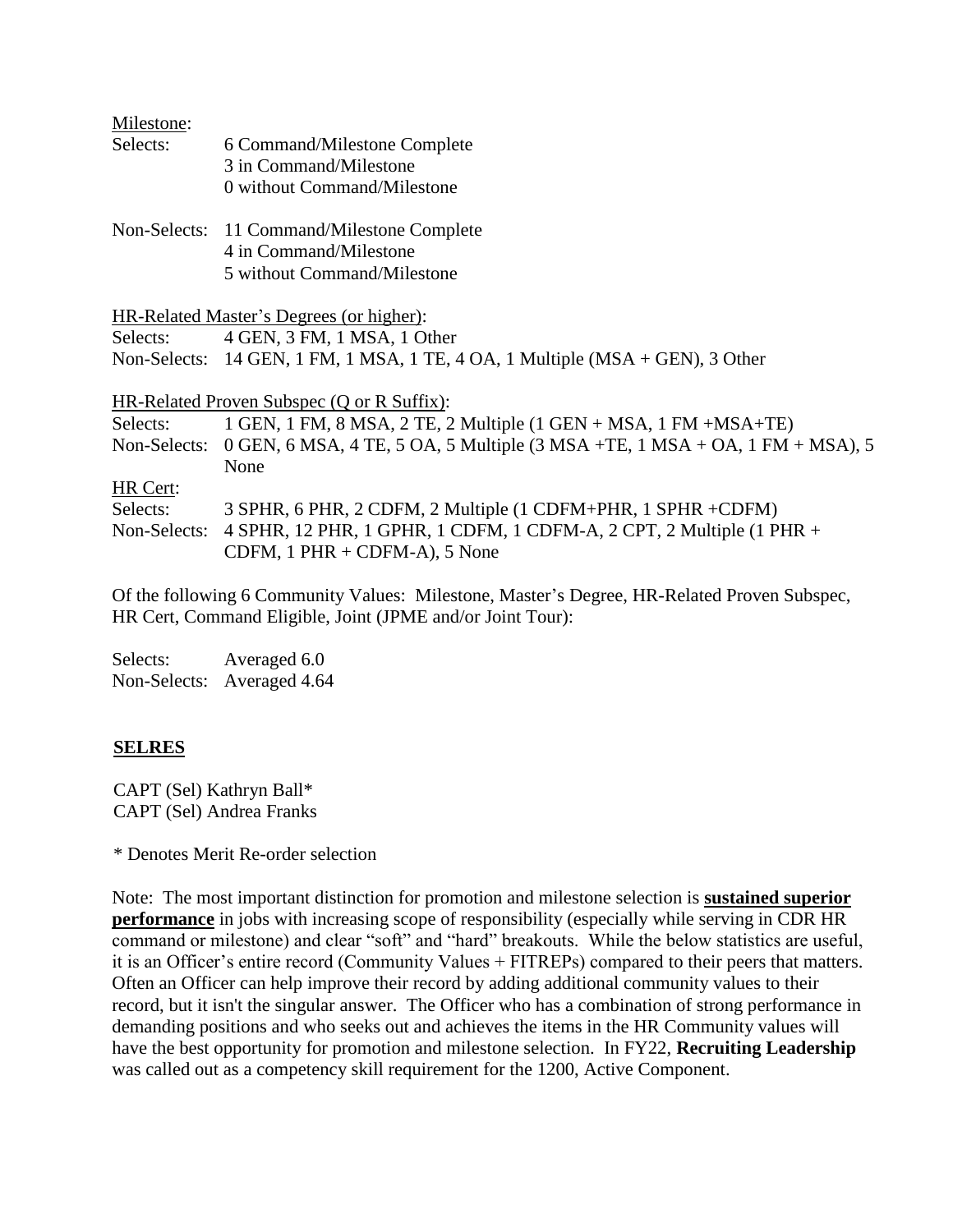#### **SELRES**

2 Selects (1 IZ, 1 AZ, 0 BZ) 1 of 4 IZ CDRs selected  $= 25\%$ 1 of 21 AZ CDRs selected  $= .04\%$ 0 of 0 BZ CDRs selected  $= 0\%$ 

|                                  | IZ/AZ/BZ Selects | Non-Selects |
|----------------------------------|------------------|-------------|
| Command/Milestone Complete       | 0%               | .04%        |
| Master's Degree                  | 100%             | 65%         |
| <b>HR-Related Masters</b>        | 100%             | 35%         |
| <b>HR-Related Proven Subspec</b> | 0%               | .04%        |
| <b>HR</b> Certification          | 100%             | 57%         |
| Command Eligible (2D1/2D2)       | 50%              | 34%         |
| Joint Tour Credit                | 0%               | 0%          |
| <b>JPME I</b>                    | 0%               | 39%         |
| <b>JPME II</b>                   | 0%               | 0%          |
| <b>JQO</b>                       | 0%               | 0%          |

#### Milestone:

| Selects: | 0 Command/Milestone Complete |
|----------|------------------------------|
|          | 0 in Command/Milestone       |
|          | 2 without Command/Milestone  |

#### Non-Selects: 1 Command/Milestone Complete 3 in Command/Milestone 15 without Command/Milestone

#### HR-Related Master's Degrees (or higher):

Selects: 1 GEN, 1 MSA

Non-Selects: 4 GEN, 1 FM, 1 MSA, 1 TE, 0 OA, 3 Multiple (MSA + TE, 3 Other)

HR-Related Proven Subspec (Q or R Suffix): Selects: 0 Non-Selects: 1 MSA

#### HR Cert:

Selects: 2 PHR Non-Selects: 7 PHR, 5 SPHR, 1 GPHR, 10 None

Of the following 6 Community Values: Milestone, Master's Degree, HR-Related Proven Subspec, HR Cert, Command Eligible, Joint (JPME and/or Joint Tour):

Selects: Averaged 4.16 Non-Selects: Averaged 3.77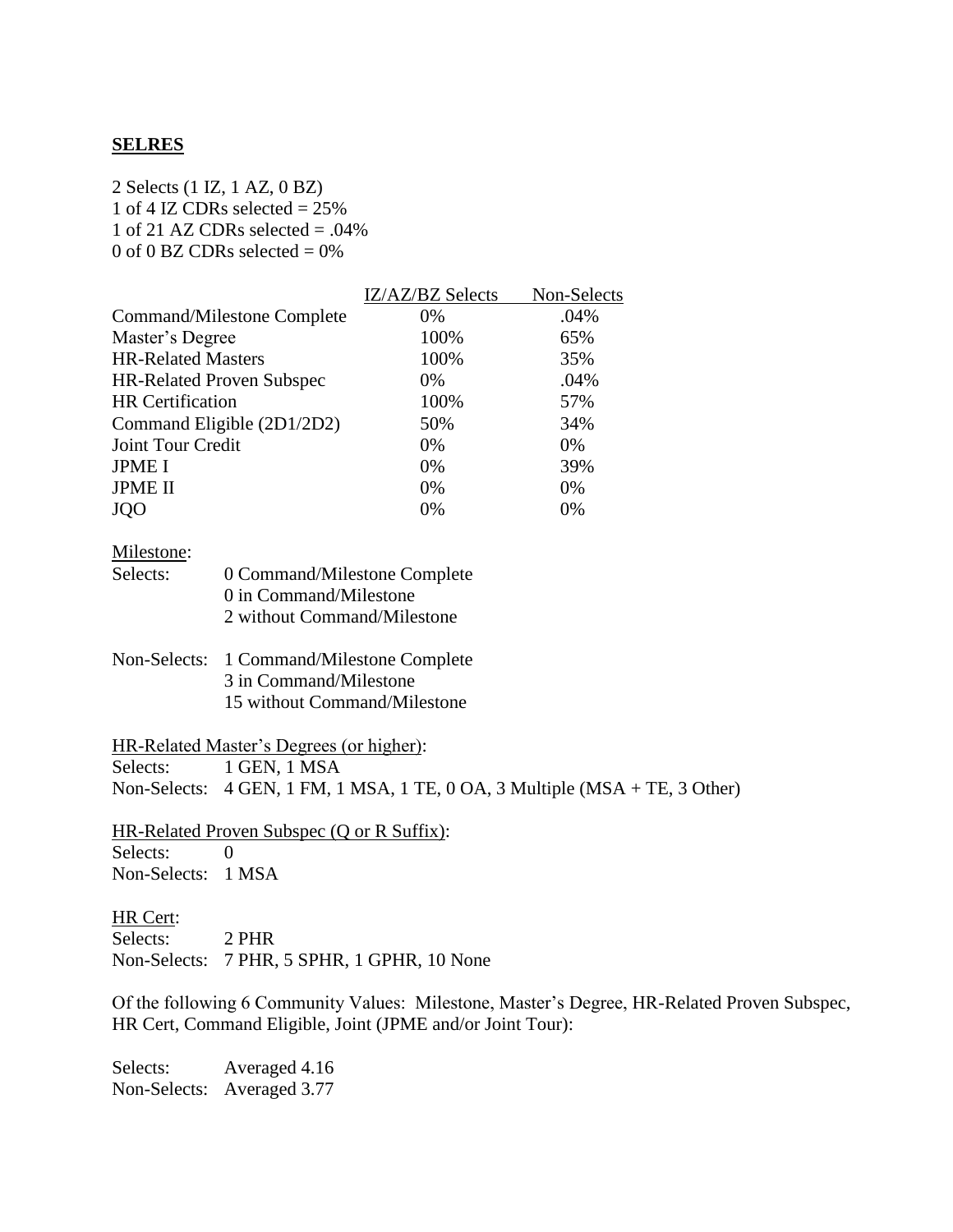## **FTS**

CAPT (Sel) Sean Dubbs\* CAPT (Sel) Carmen Ehret CAPT (Sel) Jeffrey Bennington CAPT (Sel) Kerri Chase

\* Denotes Merit Re-order selection

Note: The most important distinction for promotion and milestone selection is **sustained superior performance** in jobs with increasing scope of responsibility (especially while serving in CDR HR command or milestone) and clear "soft" and "hard" breakouts. While the below statistics are useful, it is an Officer's entire record (Community Values + FITREPs) compared to their peers that matters. Often an Officer can help improve their record by adding additional community values to their record, but it isn't the singular answer. The Officer who has a combination of strong performance in demanding positions and who seeks out and achieves the items in the HR Community values will have the best opportunity for promotion and milestone selection. In FY22, **Recruiting Leadership** was called out as a competency skill requirement for the 1200, Active Component.

### **FTS**

4 Selects (1 IZ, 3 AZ, 0 BZ)  $3$  of  $7$  IZ CDRs selected  $= 43\%$ 1 of 6 AZ CDRs selected  $= 17\%$ 0 of 0 BZ CDRs selected  $= 0\%$ 

|                                  | IZ/AZ/BZ Selects | Non-Selects |
|----------------------------------|------------------|-------------|
| Command/Milestone Complete       | 100%             | 78%         |
| Master's Degree                  | 100%             | 100%        |
| <b>HR-Related Masters</b>        | 100%             | 100%        |
| <b>HR-Related Proven Subspec</b> | 100%             | 100%        |
| <b>HR</b> Certification          | 100%             | 89%         |
| Command Eligible (2D1/2D2)       | 100%             | 67%         |
| Joint Tour Credit                | 25%              | 11%         |
| <b>JPME I</b>                    | 100%             | 78%         |
| <b>JPME II</b>                   | $0\%$            | 11%         |
| <b>JOO</b>                       | 0%               | 0%          |
|                                  |                  |             |

#### Milestone:

| Selects: | 4 Command/Milestone Complete |
|----------|------------------------------|
|          | 0 in Command/Milestone       |
|          | 0 without Command/Milestone  |

Non-Selects: 7 Command/Milestone Complete